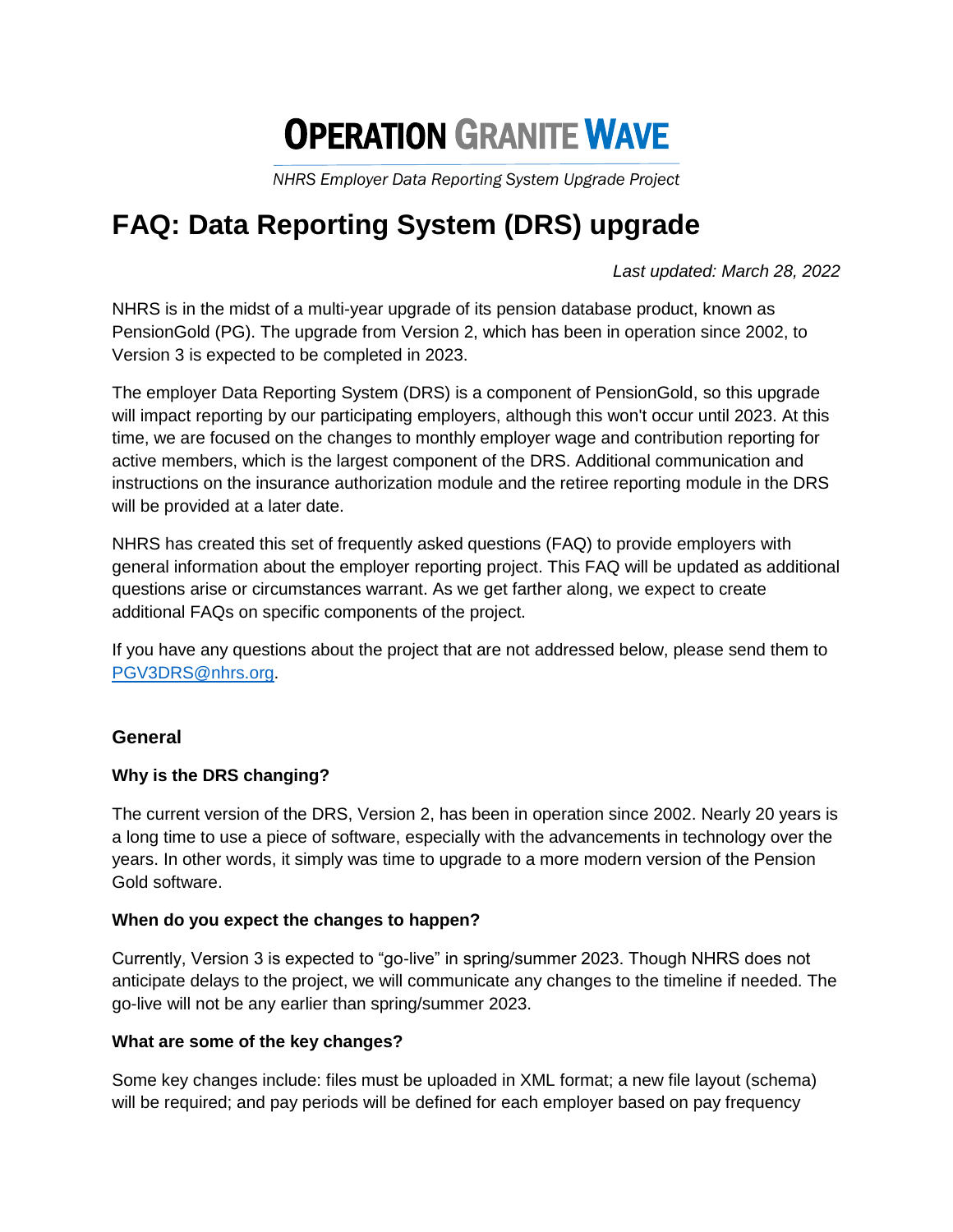(weekly, biweekly, monthly) and pay date. A more detailed list of changes will be released in early 2022.

# **Do employers have to do anything different yet?**

No. Please continue to use the DRS as usual.

#### **What will you need from employers?**

Please be on the lookout for emails from NHRS regarding the project upgrade. As we go along, NHRS will send emails to employers if information is needed to aid in the project.

To help employers distinguish between upgrade-related communications and all other messaging from NHRS, we have created a project name and logo for this effort: Operation Granite Wave. Look for the Operation Granite Wave logo on all upgrade-related information from the retirement system.

#### **Have you sent out any recent emails?**

Employers should have received an email in September with an attached "Employer Profile" containing information that NHRS currently has on file. We asked that employers confirm or update the information, if needed, and send it back to NHRS. If you have not received this email or have not yet responded to it, please call NHRS at (603) 410-3532 or email [ERProfile@nhrs.org.](mailto:ERProfile@nhrs.org)

#### **When will the new file layout be available?**

NHRS is currently working on implementation and testing of the new file layout with a small group of NHRS Employers and several third-party payroll providers. At this point, the goal is to release the file layout in early 2022 and have a test file from each participating employer submitted to NHRS and validated by January 2023.

#### **Will there be training for employers on the new interface?**

Yes, NHRS will provide employers with written training materials and live training prior to "cutover" and "go-live."

# W**hat is the difference between "cutover" and "go-live"?**

There will be a two-month "cutover" period when NHRS Employers will be required to submit monthly wage and contribution information through both the current DRS in the current file format and the new DRS in the new file format to help us ensure the new system works as it should. "Go live" is when all employers begin exclusively using the new, version 3 DRS.

# **Will NHRS provide additional help after go-live while employers get used to the new interface?**

Yes! NHRS Employer Reporting team will be available to assist employers with any questions or problems they experience using the new system.